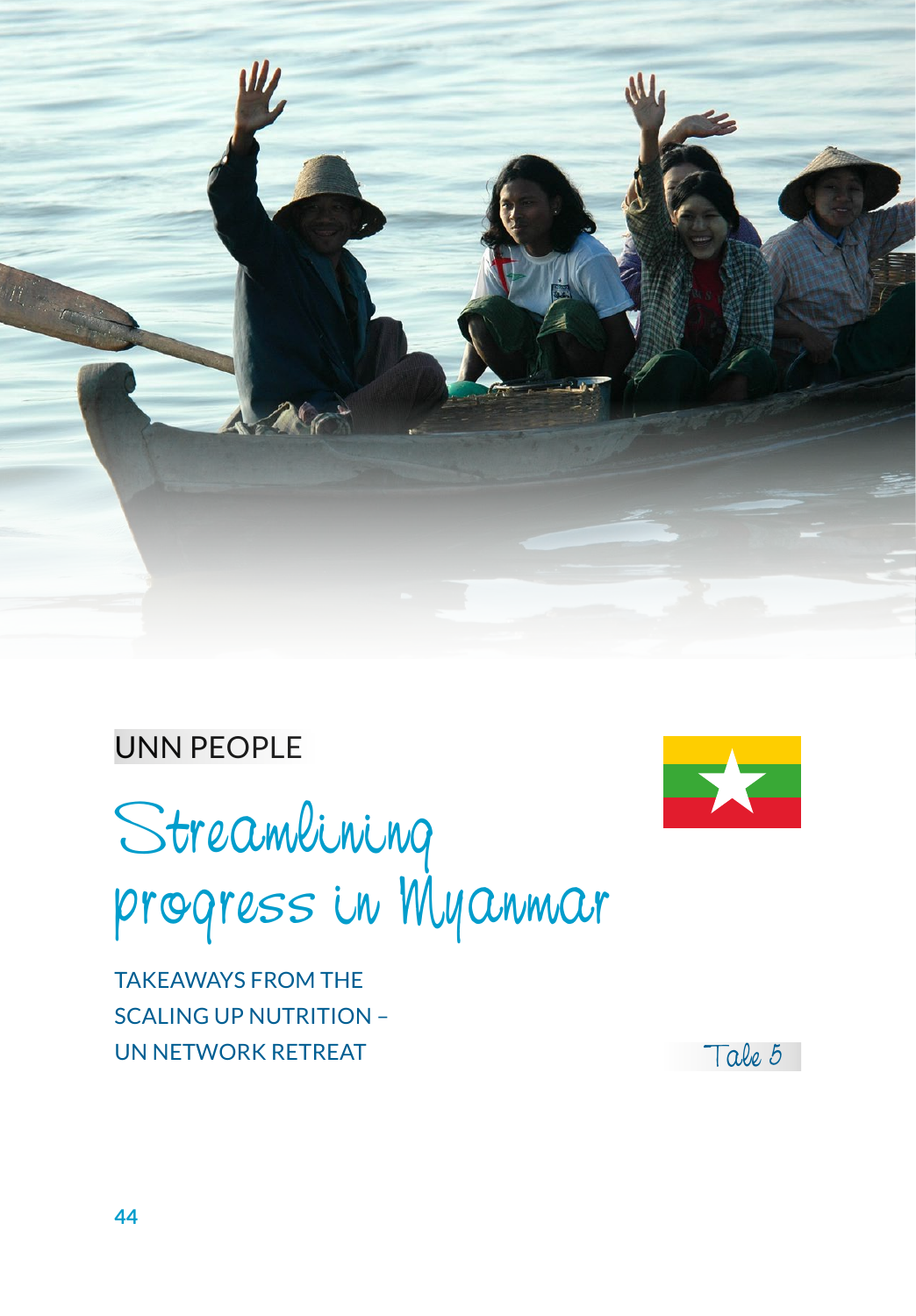From 10–11<sup>th</sup> February this year, a nutrition-focused retreat was held in Yangon, organized by the country's United Nations Network. Its purpose was to review collective UN efforts on nutrition in Myanmar over the past th was held in Yangon, organized by the country's United Nations Network. Its purpose was to review collective UN efforts on help the government implement the Multi-sectoral National Plan of Action for Nutrition (MS-NPAN). While the event was framed as a UN Network (UNN) retreat, a range of other actors active in the country's SUN Movement attended to ensure alignment and complementarity.



*Group photo of the participants at the UN Network retreat, February 2020* WFP Myanmar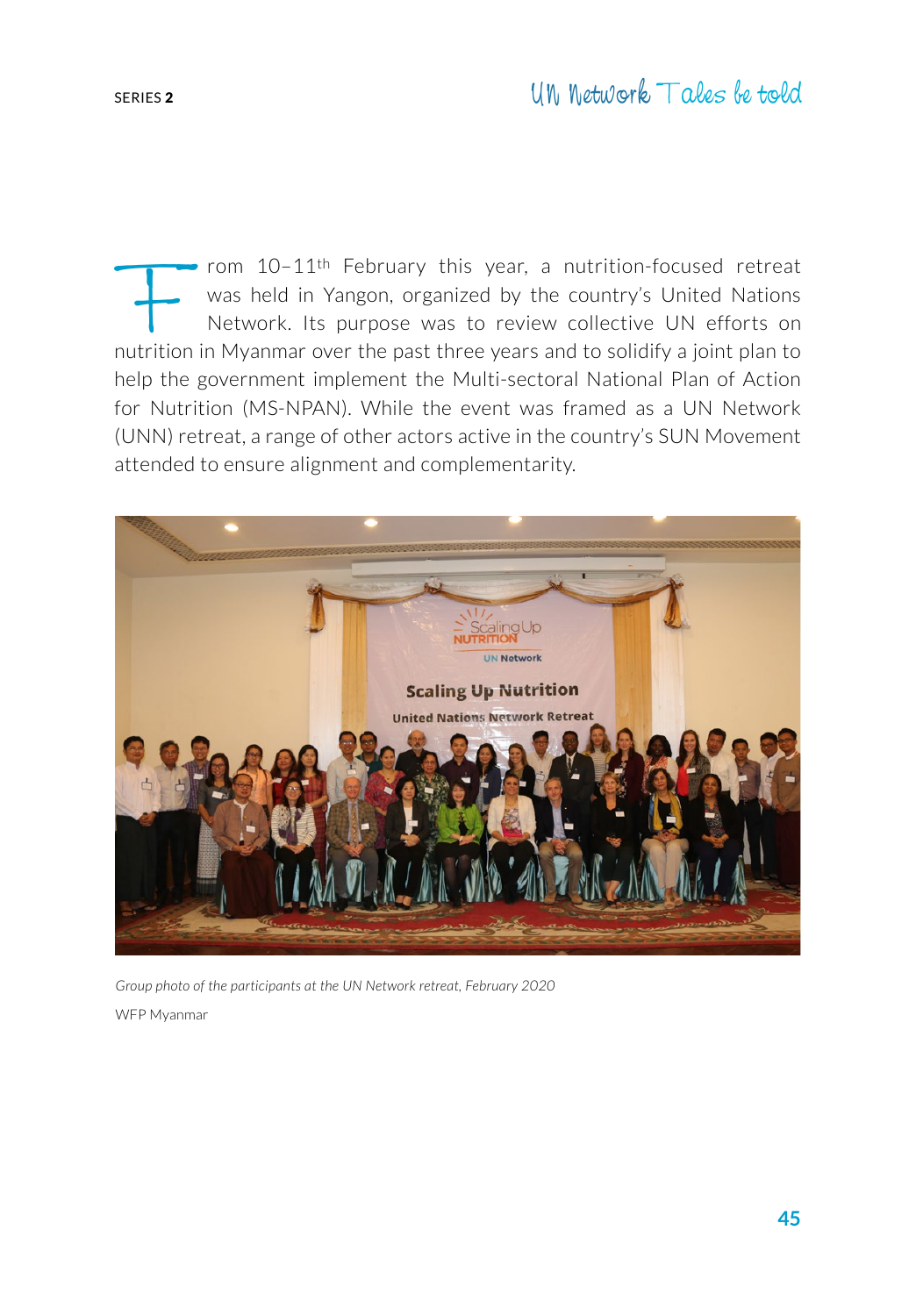High-level officials from government, development organizations and academia were present, including the Chair of the country UNN, the Director/Global Coordinator of the UN Network, Representatives/Country Directors of each member agency, technical colleagues as well as representatives from the National Nutrition Centre,<sup>16</sup> the SUN Civil Society Alliance (CSA) and the SUN Business Network (SBN). The workshop was funded by UNICEF, the chairing agency of the UNN in Myanmar, with preparations led by the UNN-REACH Facilitator.

On the first day, moderators updated participants on the progress of the SUN Movement and its UN Network as well as the MS-NPAN. Experiences were exchanged along with lessons learned. This was followed by a brainstorming session on UNN priorities for 2020. The second day's agenda included more interactive sessions, covering diverse topics from planning for the next phase of the MS-NPAN to public financing, preparation for high-level events and further efforts to articulate the country UNN's priorities for the year ahead.

Soe Nyi Nyi, the UNN-REACH Facilitator for Myanmar, was pleased that so many stakeholders were in attendance. "It has been three years since the first retreat, which is a long time. We needed to discuss what the network is planning and what we aim to achieve, to choose priorities for the implementation of the MS-NPAN, which runs from 2018–2023. [It also gave us an opportunity] to discuss the challenges we've faced and how to strengthen the network with the government."



*UNN-REACH Facilitator, Soe Nyi Nyi, facilitates group work during the retreat, February 2020* WFP Myanmar

16 The National Nutrition Centre currently serves as the Secretariat of the country's SUN Movement.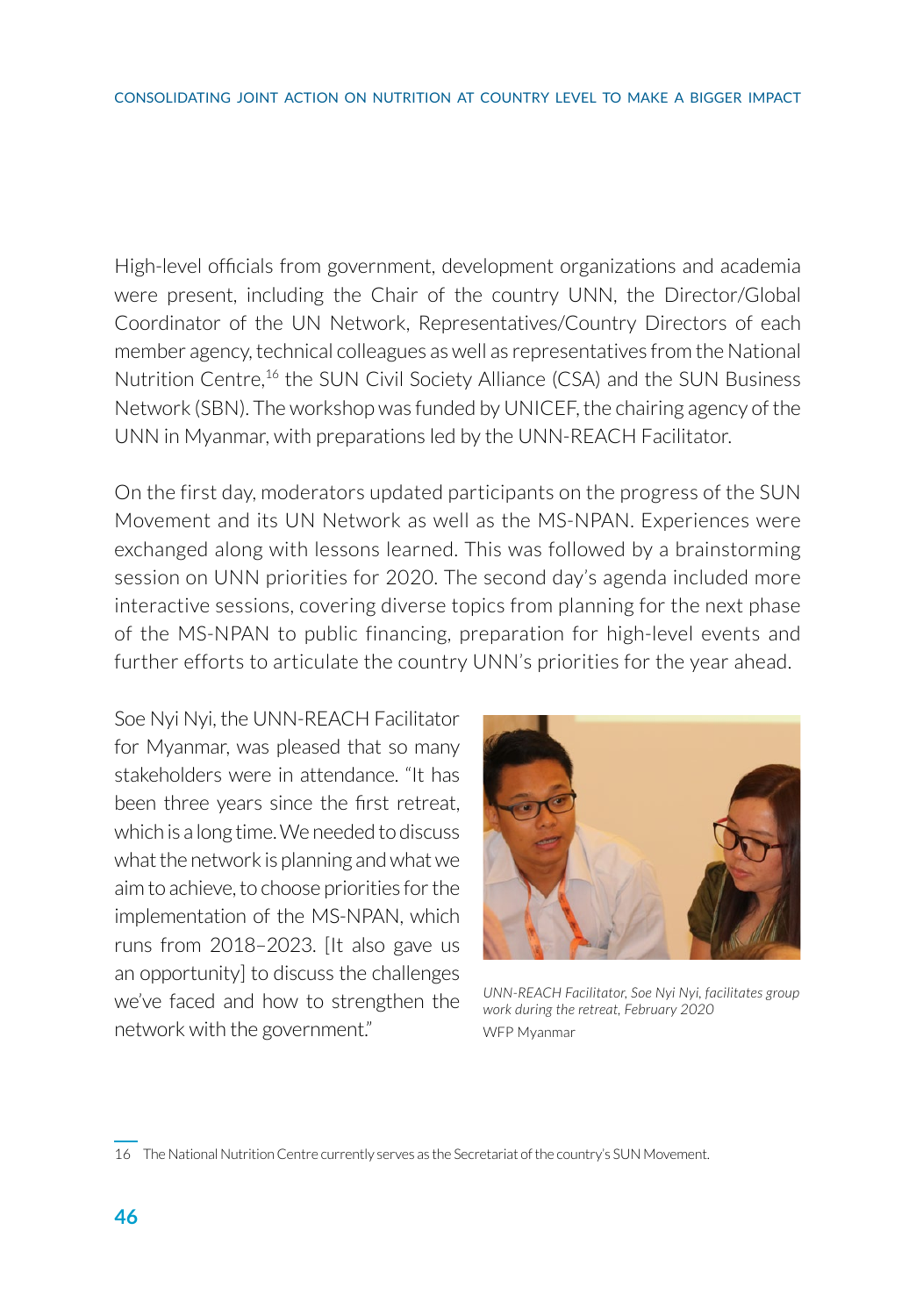## A review of progress from 2015 to the present

The history of government engagement in the nutrition agenda<br>is strong, observed Dr. Purnima Kashyap, Director/Global<br>Coordinator of the UN Network. For example, the creation of<br>the MS-NPAN in 2017-18 was a country-led pro is strong, observed Dr. Purnima Kashyap, Director/Global Coordinator of the UN Network. For example, the creation of the MS-NPAN in 2017−18 was a country-led process. "Myanmar has taken ownership of having the REACH facilitator and they support SUN facilitation. They continue to work on a collective agenda. [The collaboration around the MS-NPAN] wasn't led by the UN, but this group of stakeholders contributing towards a national plan."

The ensuing expansion in nutrition programming has led to progress on various fronts. According to figures from the 2020 Global Nutrition Report, Myanmar is on course to meet the global targets for under-five overweight and exclusive breastfeeding.<sup>17</sup> While stunting has declined from just over 40 percent in 1990 to 29 percent in 2016, there remain 1.4 million children under five years of age who are classified as stunted (DHS 2015−16). "At the same time, acute undernutrition, or wasting, remains high affecting 7 percent of preschool children."18

Soe led this review during the retreat to help make sure participants were on the same page. The recount started with the initiation of the UNN in 2015 among four United Nations agencies, with membership expanding to four others in 2016. Soe went on to describe how the UNN moved swiftly to support the government with sweeping nutrition stocktaking exercises (also

<sup>17</sup> Development Initiatives Poverty Research Ltd. 2019. *Global Nutrition Report; Myanmar country profile.* Available at https://globalnutritionreport.org/resources/nutrition-profiles/asia/south-eastern-asia/myanmar/.

<sup>18</sup> Government of Myanmar. 2018. *Multi-Sectoral National Plan of Action for Nutrition, 2018–2022*. Ministry of Health and Sports. Available at https://www.mohs.gov.mm/page/7190.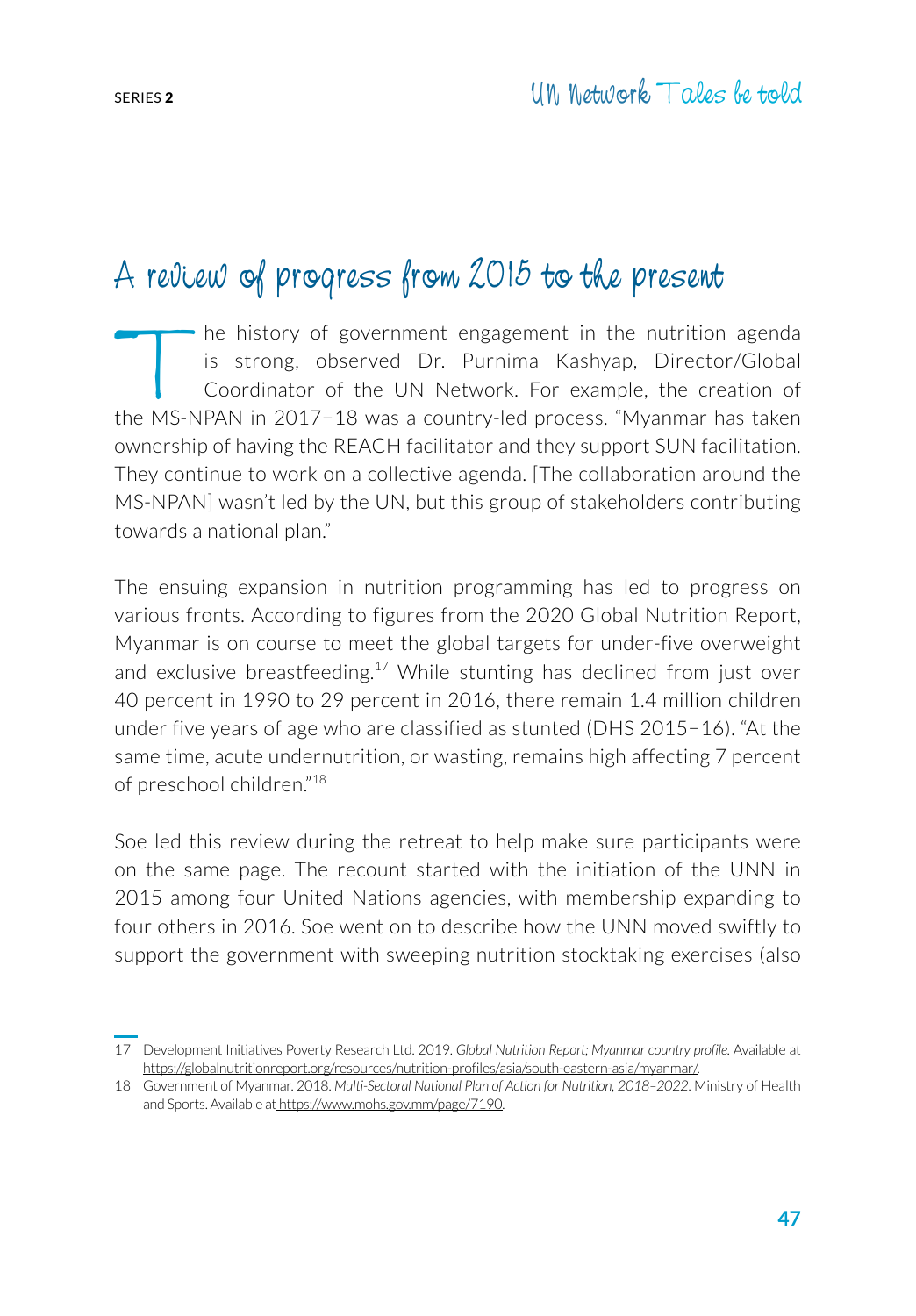known as the UNN analytics), through its technical assistance facility, UNN-REACH. This helped the country develop a nation-owned multi-sectoral/ stakeholder nutrition plan to achieve Zero Hunger and enable broader development. Evidence generation and advocacy were continued in 2017 along with the development of a National Nutrition Strategy. By 2018, the MS-NPAN was complete and plans were in motion to devise state and regional level nutrition plans. Then, UNN continued supporting the government on high-level coordination which also involves, United Nations agencies, civil society and donors. In 2019, joint activities, such as updating the Myanmar Food-based Dietary Guidelines and the formation of SBN were initiated, bringing participants up to the current situation.



*UN colleagues participate in an interactive exercise to stimulate collective thinking on nutrition, February 2020* WFP Myanmar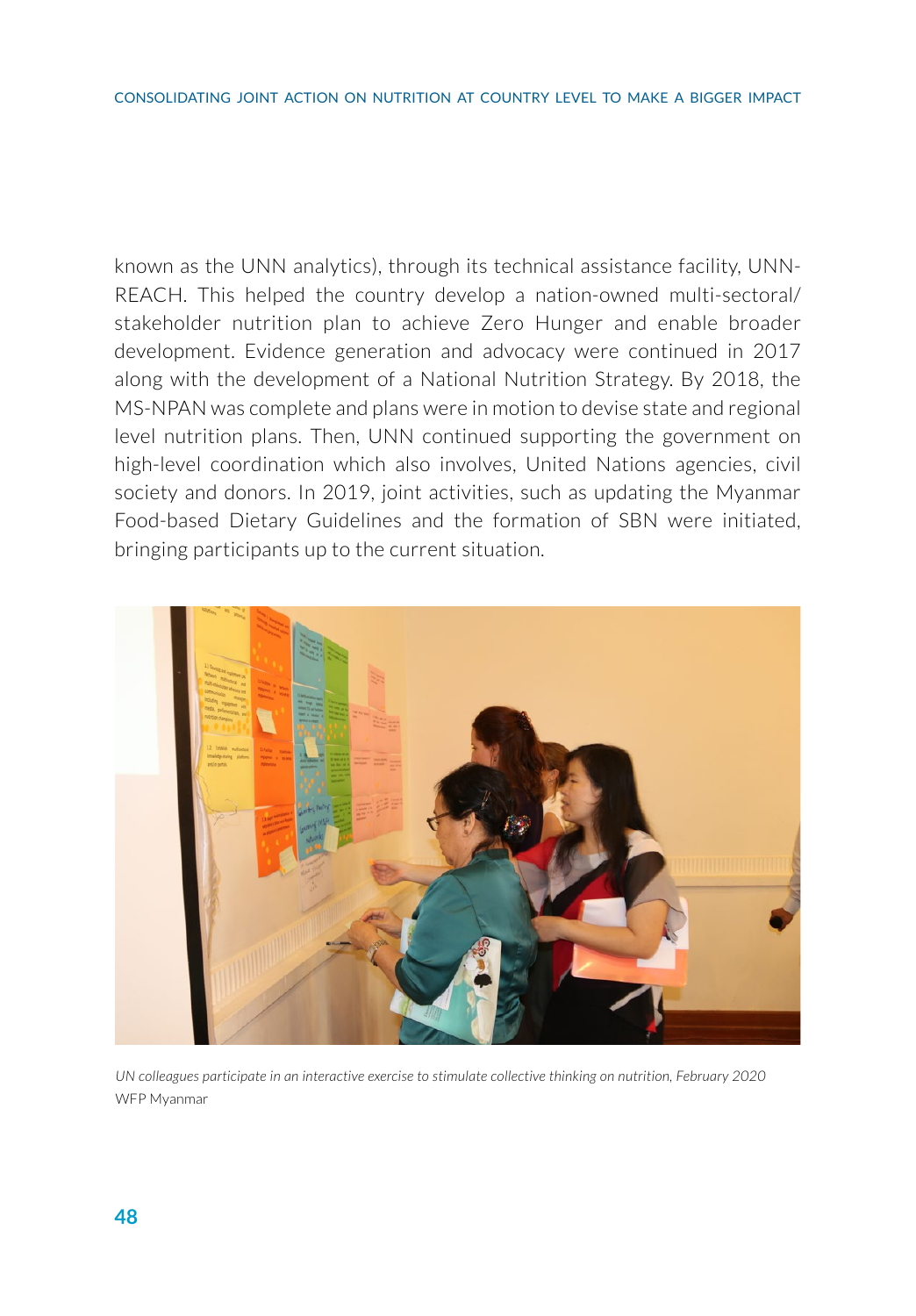## The Outcome - Simplifying the nutrition agenda

The of the needs that emerged from the 2020 retreat is to simplify many<br>action items. Feedback from participants indicated that the current<br>workplan, which reflected the requirements of individual districts<br>instead of the action items. Feedback from participants indicated that the current workplan, which reflected the requirements of individual districts instead of the bigger picture, presented challenges for implementation. The agenda needs to be streamlined to issues that will really make a difference. One outcome of the gathering was an agreement to restrict the list to collective actions, instead of including those led by individual agencies.

Purnima relayed a stronger focus on results. "The government was strong on allocating resources, identifying challenges for resources and seeking funding from external sources, as well as looking at greater accountability." This will help to measure the impact of the MS-NPAN. Retreat participants agreed it should be written with greater accountability incorporated.



*UN Network Director/Global Coordinator delivers a motivational speech during the workshop, February 2020* WFP Myanmar

From Myanmar, Soe described the follow-up that was slated to happen on two levels. "The first is the technical level. The main agenda in the technical meeting was how to continue to support the MS-NPAN. This has been happening weekly, using Zoom because of the [COVID-19] pandemic. The second level is at the heads of agency level, which we haven't been able to organize due to COVID-19. Restrictions are tighter. We are now working virtually but we haven't met since the retreat."